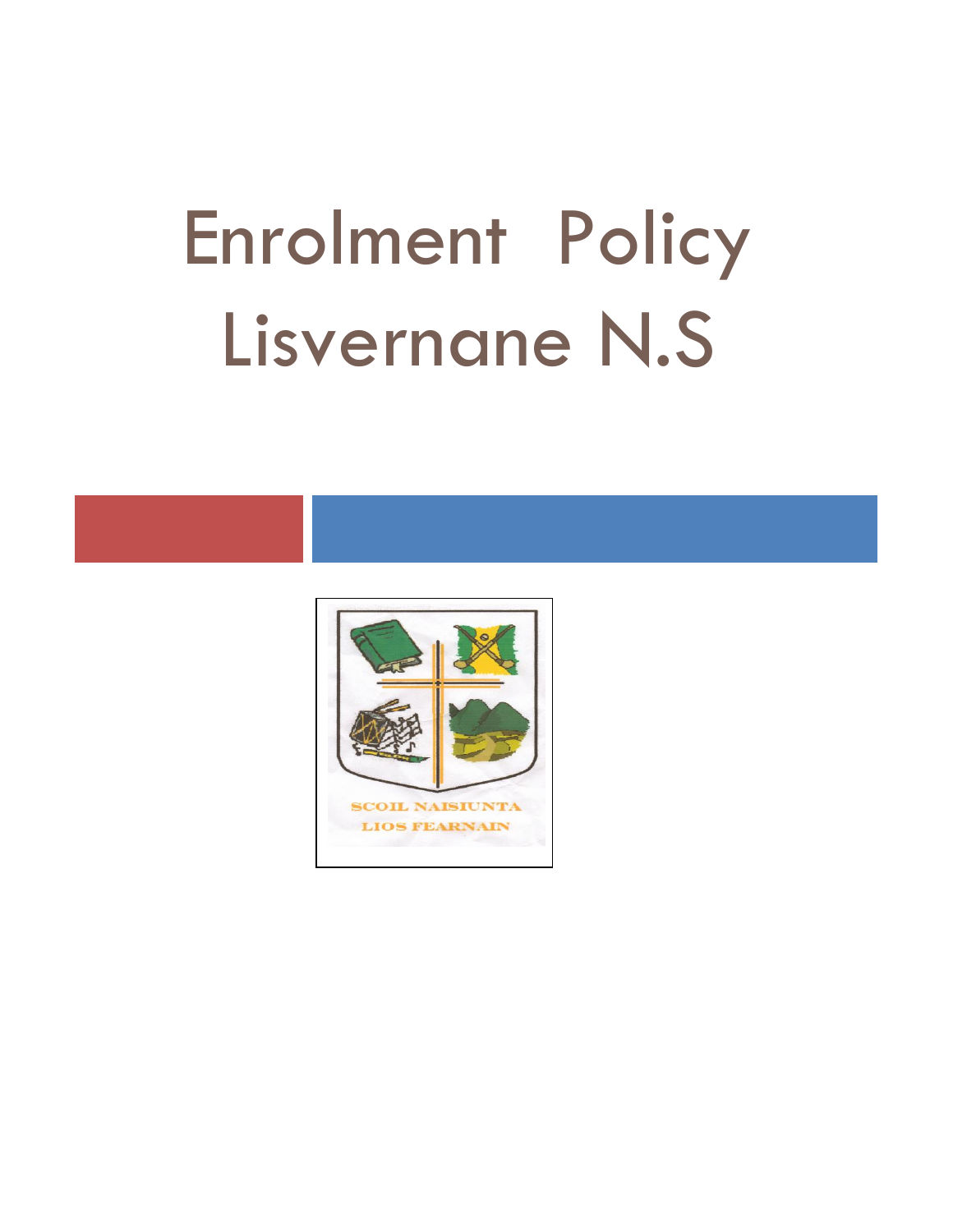## **SECTION 1: GENERAL INFORMATION**

#### **Introduction**

This enrolment policy is set out in accordance with the provisions of the Education Act (1998). The Board of Management trusts that by so doing parents will be assisted in relation to enrolment matters. The chairperson of the Board of Management, John White and the principal teacher, Patricia English, will be happy to clarify any further matters arising from the policy.

Lisvernane N.S operates under the Rules for National Schools, The Education Act (1998), The Education Welfare Act (2000), enacted sections of The Education of Persons with Special Education Needs Act (2004), all relevant equality legislation and Department of Education and Skills (DES) Circulars.

| <b>School Name:</b>              | Lisvernane NS                            |
|----------------------------------|------------------------------------------|
| <b>School Roll Number:</b>       | 19294B                                   |
| <b>School Address:</b>           | Glen of Aherlow, Co. Tipperary           |
| <b>Telephone No.:</b>            | 062 56288 / 086 0429468                  |
| <b>Denominational Character:</b> | Roman Catholic                           |
| <b>Name of Patron:</b>           | Archbishop Kieran O'Reilly               |
| <b>Total No. of Teachers:</b>    | 4 Class Teachers and 2 Resource Teachers |
| <b>Range of Classes Taught:</b>  | Junior infants $-6$ <sup>th</sup> Class  |
|                                  |                                          |

*Gender Orientation of School:* Mixed

The school depends on the grants and teacher resources provided by the Department of Education and Skills and it operates within the regulations laid down, from time to time, by the Department. School policy has regard to the resources and funding available. Lisvernane N.S is a Roman Catholic School which is established in conjunction with the Minister of Education and Skills. As a Roman Catholic school we aim to promote the full and harmonious development of all aspects of the person of the pupil: intellectual, physical, cultural, moral and spiritual, including a living relationship with God and with other people. The school models and promotes a philosophy of life inspired by belief in God and in the life, death and resurrection of Jesus Christ. Lisvernane N.S provides Religious education for the pupils in accordance with the doctrines, practices and tradition of the Roman Catholic Church and promotes the formation of the pupils in the Catholic faith.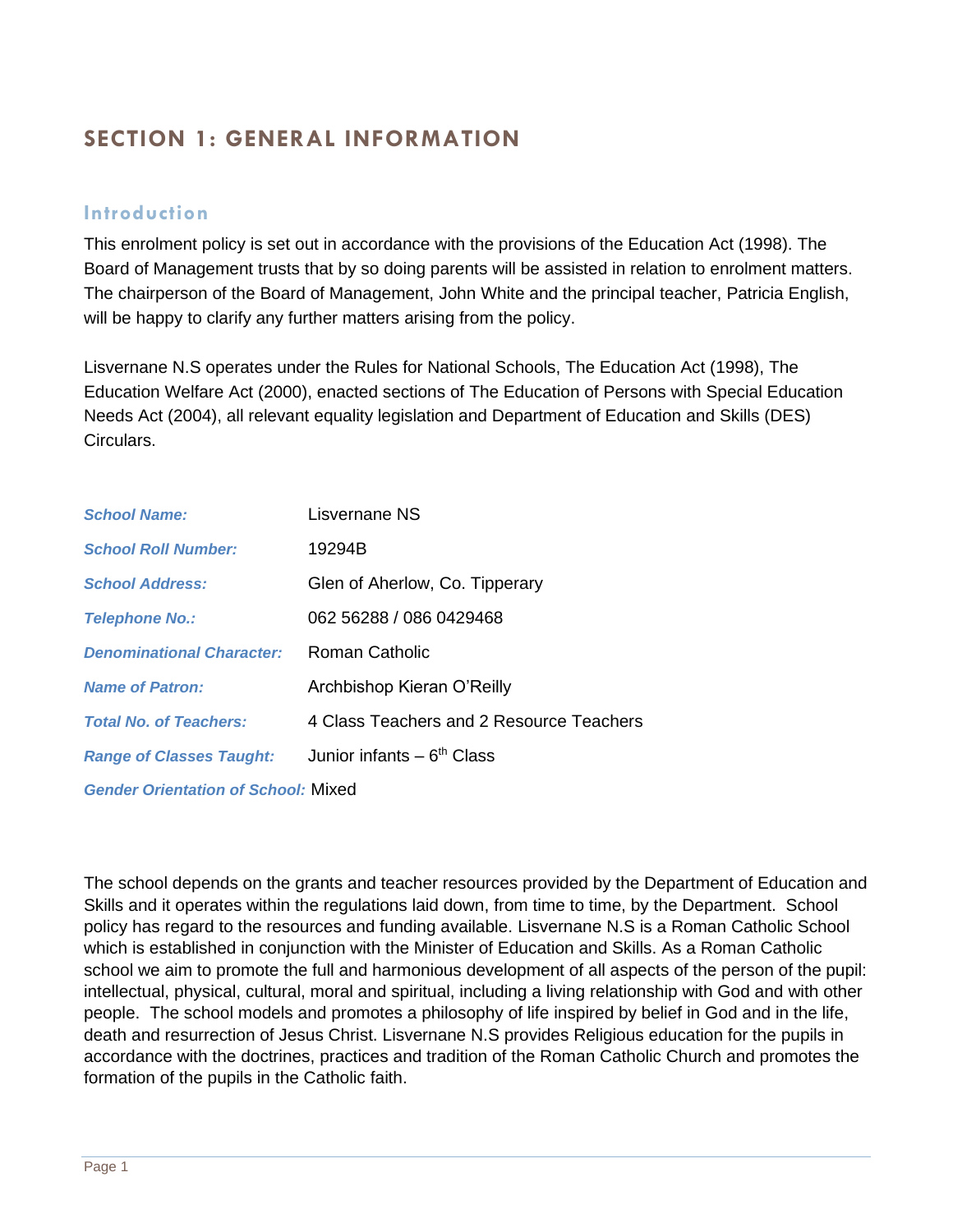The school follows the curricular programmes prescribed by the Department of Education and Skills, which may be amended from time to time, in accordance with Sections 9 and 30 of the Education Act (1998).

Within the context and parameters of Department regulations and programmes, the rights of the patron as set out in the Education Act (1998), and the funding and resources available, the school supports the principles of:

- inclusiveness, particularly with reference to the enrolment of children with a disability or other special educational need;
- equality of access and participation in the school;
- parental choice in relation to enrolment; and
- respect for diversity of values, beliefs, traditions, languages and ways of life in society.

## **SECTION 2: ENROLMENT PROCEDURES**

## **Policy Considerations**

The Board of Management of Lisvernane National School reserves the right of admission if such admissions contravene Departmental guidelines on class size, etc.

The school will not refuse a child on the basis of ethnicity, special education needs, disability, traveller status, refugee status, political or religious beliefs, family or social circumstances, provided the necessary supports are in place in the school.

The Board of Management respects parental choice in relation to enrolment, provided the enrolment criteria are fulfilled.

The Board of Management of Lisvernane National School, in its Policy of Admissions/Enrolment, respects the rights of the existing school community and the children already enrolled. Consequently, the Board of Management reserves the right to determine the maximum number of children in each class, bearing in mind:

- Health & Safety Concerns regarding Staff and Children
- Available classroom space
- Multi-grade classes
- Educational needs of the children
- Presence of children with special needs
- Department of Education & Skills class size directives
- Appropriate Supports and Resources available
- Time of school year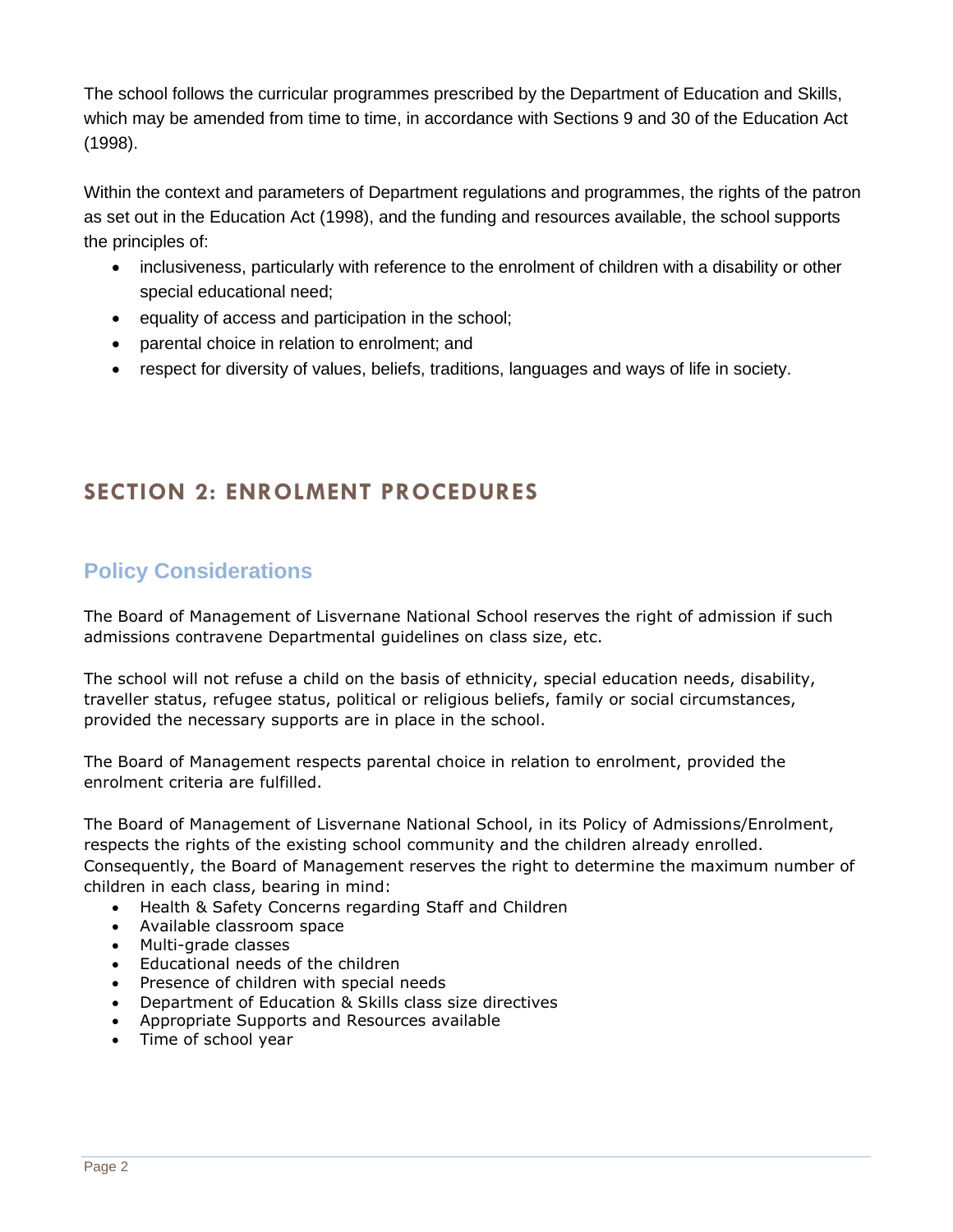## **Procedures – Application, Enrolment Criteria & Decision / Appeals**

- **Failure to fully complete forms may result in refusal to admit a student**.
- Parents are asked to be open and honest in their application if they have any concerns regarding their child that may affect his/her future progress in school.
- Further relevant information may be sought at a later stage
- In applying the criteria for enrolment, the school will take into account limitations in the size of classes

Admission to the school is, of course, subject to the resources available to the school including classroom accommodation, class size, teaching resources, and subject to the capacity of the school to provide for the needs of those who apply for admission. Where the school lacks the necessary resources to meet the needs of any applicant or student, it will make every effort to secure those resources-where the resources cannot be secured, the school reserves the unfettered right to refuse admission. It is the responsibility of parents / guardians of any child to inform the school of any such needs on the enrolment registration form (Appendix 2) for the child's own welfare. In this context the school authorities will have equal regard for the welfare of all the students and their right to an education in an atmosphere that is not detrimental to their physical, emotional, moral, social or intellectual development. **Failure to fully complete the application form, failure to supply any relevant information requested by the school or failure to make reasonable arrangements to meet with the school authorities to discuss the application may result in a child being refused admission to the school.**

#### **Junior Infant Enrolment Procedure**

The registration process is initiated on receipt by the school of a completed application form.

**Step 1:** Date for availability of **Enrolment application** forms is advertised in local shops, crèche and school website. Parents are invited to call to the school to collect Enrolment Application Form (Appendix 1). Forms must be returned to school within timeline specified. Child is not required to attend on this day.

**Step 2: Enrolment date** is advertised and Parents/Guardians are invited visit school accompanied by child on enrolment day. Enrolment registration forms (Appendix 2) will be available on this day and forms must be returned to school within timeline specified. This form must be accompanied by a copy of the child's **birth certificate** and other relevant enrolment forms. These forms must be signed and dated by one or both parents or guardians.

Parents will be notified of the decision of the Board of Management within 21 days of the closing date for applications. In determining enrolment the Board of Management shall take into account Department of Education and Skills regulations regarding staffing provisions, maximum class size and maximum class average and any other relevant requirements concerning accommodation such as physical space, the educational needs and rights of children already enrolled, multi-grade classes and the presence of children with special educational/behavioural needs.

The Board of Management shall at all times have regard for the Health, Safety and Welfare of pupils and teachers and others who work in the school. Children must be 4 years of age on the first day of the new academic year.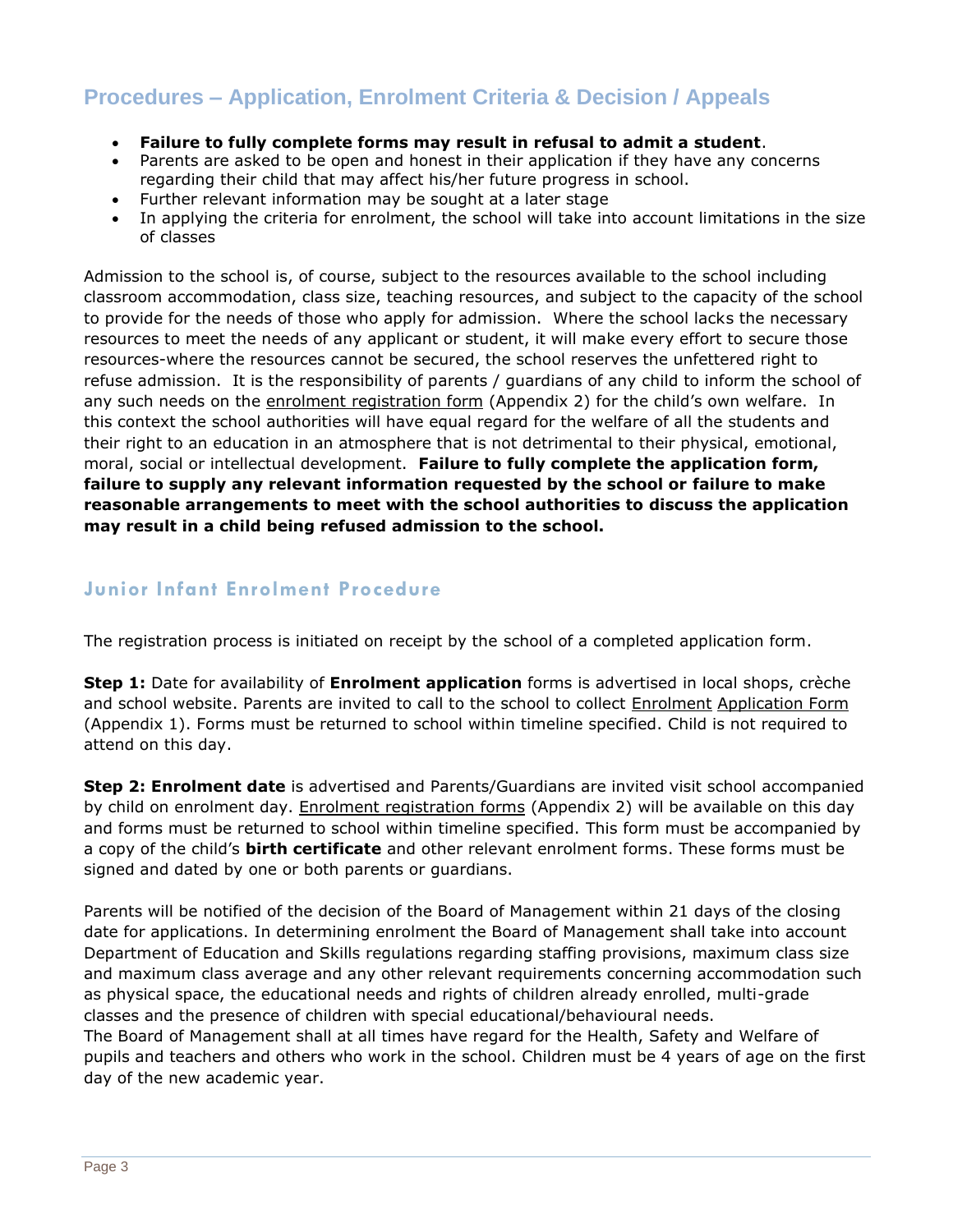The Principal will make a recommendation to the Board, listing proposed enrolments for the forthcoming year. Once an enrolment list is approved by the Board, all applicants will be notified in writing of the outcome, and if refused admission will be notified of their entitlement to appeal under Section 29 of the Education Act 1998.

#### **Please note:**

Applications for admission to Junior Infant Class must be made at the very latest by the last Friday of February of the year in which it is expected that the child will start school.

## **Junior Infant Enrolment Criteria**

If the number of children exceeds the number of places available, the following prioritizing criteria are used:

- 1. Siblings of children currently attending the school: Priority oldest
- 2. Siblings of past pupils: Priority oldest
- 3. Children residing in the parish: Priority oldest
- 4. Random Selection: Independently verified

### **Provision of Key Information by Parents/Guardians**

The school has a specific enrolment application form (Appendix 1). A copy of this form may be obtained by contacting the school during office hours. Monday – Tuesday 9.10am – 2.50pm and Thursday – Friday 9.10am – 2.50pm. Phone Number: 062 56288.

A registration form (Appendix 2) also forms part of the enrolment procedure. This form will be distributed to parents on the enrolment day. The completed registration form must be returned to the school within the timeline specified in the letter of offer. Failure to do so will be interpreted as a refusal of the offer to enroll.

The address at which the applicant resides will be the address used by the school for correspondence regarding enrolment.

The completion of an enrolment application form or the placement of your child's/ward's name on a list, however early, does not confer an automatic right to a place in the school.

#### **Decision Making**

The Board is bound by the Department of Education and Skills *Rules for National Schools* which provides that pupils may only be enrolled from the age of 4 years and upwards, though compulsory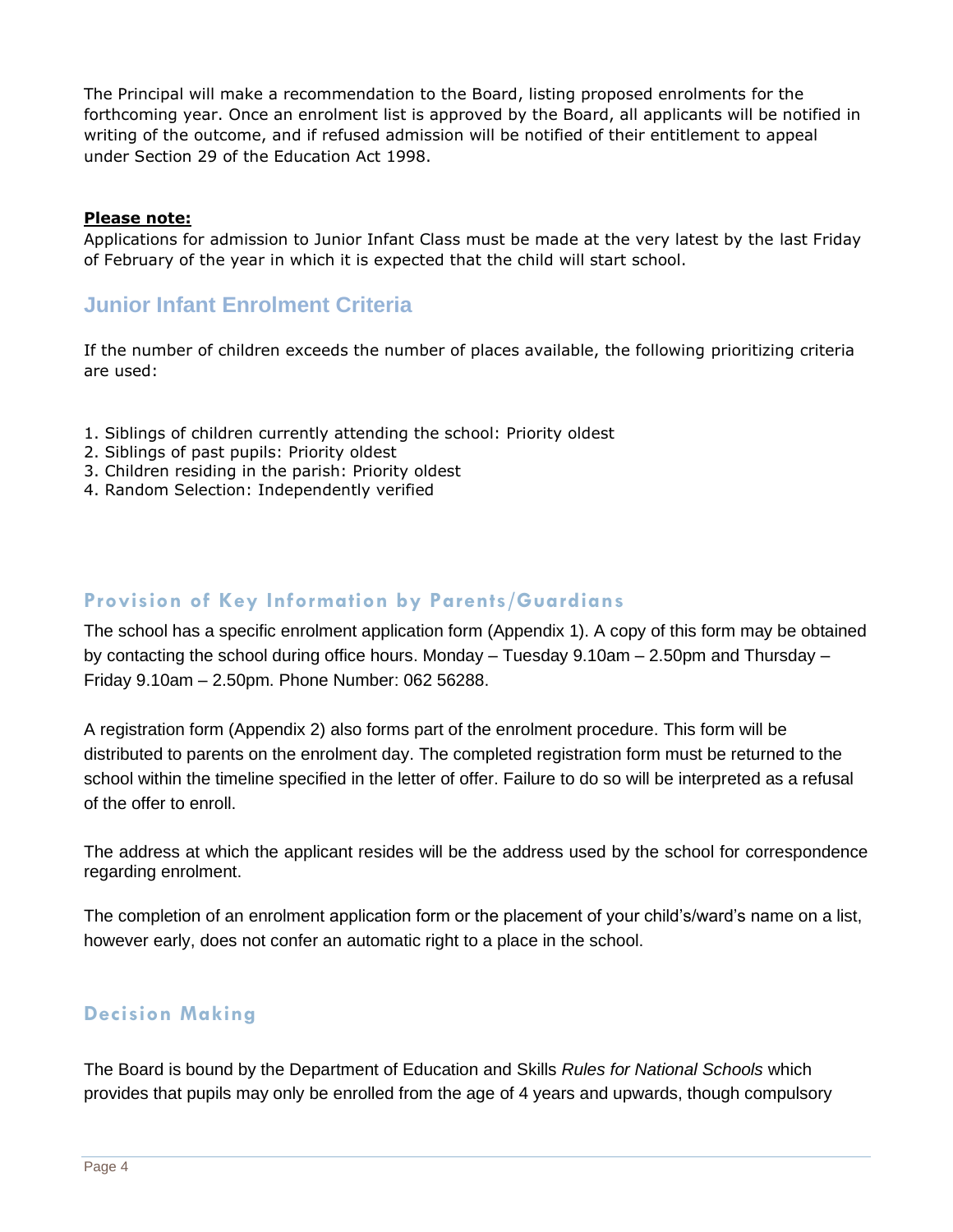attendance does not apply until the age of 6 years. Children applying to enroll in Lisvernane N.S must have reached the age of 4 years by August 31<sup>st</sup> of the year they will commence school.

The Board of Management reserves the right to determine the maximum number of children in each separate classroom bearing in mind Department and Education Guidelines in relation to class size and staffing provisions. Other factors that may be considered are:

- Size and available space in classrooms.
- Educational needs of children of a particular age.
- Multi-grade classes.
- Presence of children with special educational/behavioural needs.
- Health and Safety.

### **Enrolment of Children with Special Needs**

On enrolment of children with special needs the Board of Management will request a copy of the child's medical and/or psychological report or where such a report is not available, will request that the child be assessed immediately. The purpose of the assessment report is to assist the school in establishing the educational and training needs of the child relevant to his/her disability or special needs and to profile the support services required.

Following receipt of the report, the Board will assess how the school can meet the needs specified in the report. Where the Board deems that further resources are required, it will request the Special Education Needs Organiser (NCSE see Circular 01/05) to provide the resources required to meet the needs of the child as outlined in the psychological and/or medical report. These resources may include for example, access to or the provision of any or a combination of the following: visiting teacher service, resource teacher for special needs, special needs assistant, specialised equipment or furniture, transport services or other.

The school will meet with the parents/guardians of the child and with the SENO to discuss the child's needs and the school's suitability or capability in meeting those needs. Where necessary, a full case conference involving all parties will be held, which may include parents, principal, class teacher, learning support teacher, special class teacher, resource teacher for special needs, Special Educational Needs Organiser or psychologist, as appropriate.

It may, in certain circumstances, be necessary for the Board of Management to defer admission of a child pending the completion of an assessment report and/or provision of the necessary resources by the Department of Education and Skills.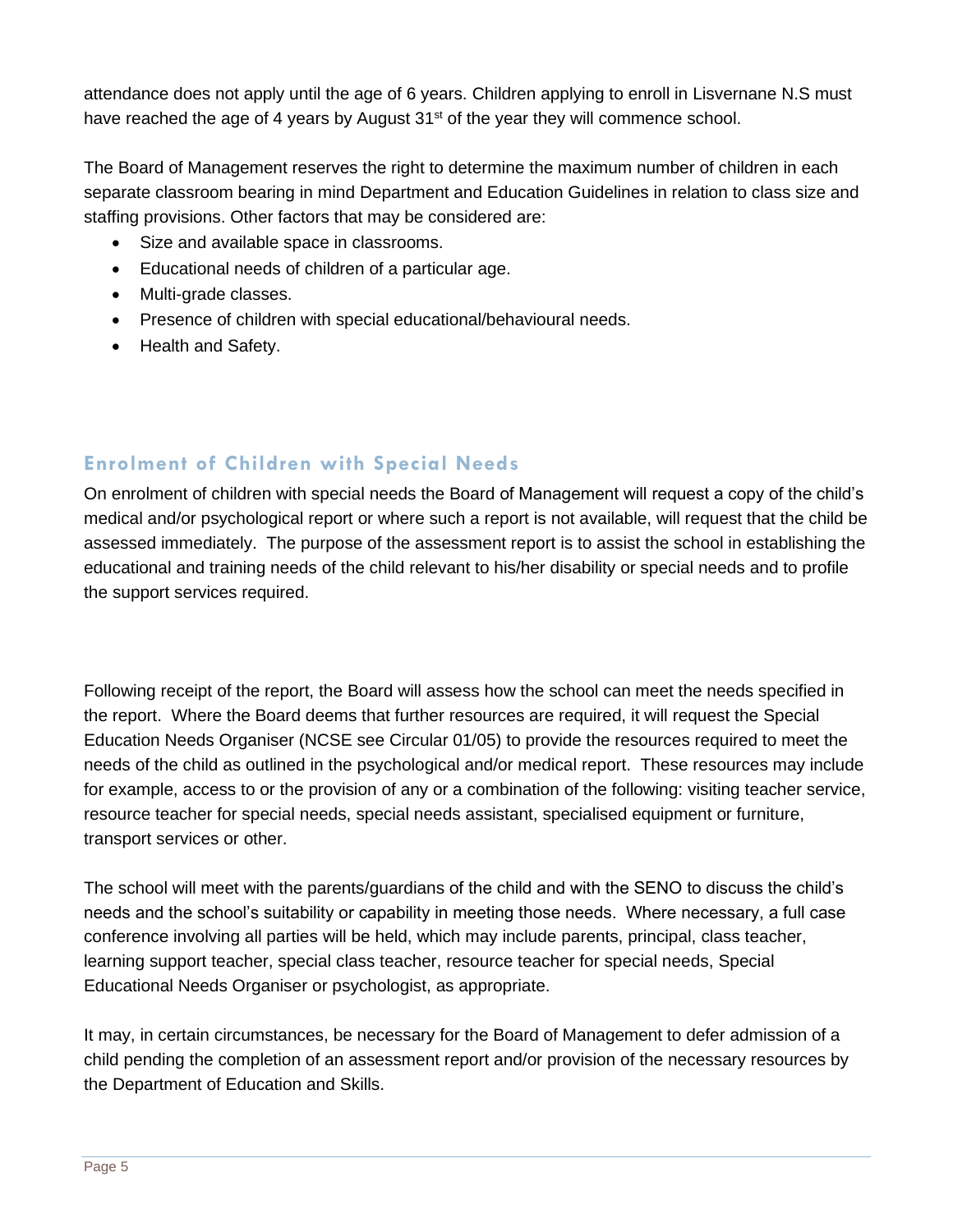## **Pupils Transferring**

Applications for enrolment during the school year will be considered subject to school policy, available space and the provision of information concerning attendance and the child's educational progress from previous school.

Such applications will be dealt with on a case-by-case basis but will normally only be considered for admission on the first day of each new term unless the applicant is newly resident in the area or under very special circumstances. The Principal of Lisvernane N.S may contact previous school Principal to clarify information furnished.

### **Code of Behaviour**

All offers of enrolment are subject to acceptance of the School's Code of Behaviour, a copy of which is appended to this policy.

## **SECTION 3: APPEALS**

The Board of Management of Lisvernane N.S in compliance with section 19(3) of the Educational Welfare Act 2000 will make a decision in writing in respect of an application for enrolment within 21 days of the closing date for the receipt of enrolment applications and will inform the parents/guardians in writing of that decision.

Parents/guardians will be informed of their entitlement to appeal a decision of the Board of Management in relation to a refusal to enrol in the letter issued 21 days after the closing date for the receipt of applications. (Please note the address at which the applicant resides will be the address used by the school for correspondence regarding enrolment).

If the Board of Management refuses to enrol a student in the school, the parent/guardian of the student may appeal the decision at local level. The appeal must be submitted within 10 days of the date of the refusal to enrol. It must be made in writing, addressed to the Chairperson of the Board, and clearly state the grounds for the appeal. The Board of Management will respond within 10 days of the receipt of such an appeal.

If following the conclusion of the appeal procedures at school level, a parent/guardian is dissatisfied with the decision made that parent/guardian has a statutory entitlement under section 29 of the Education Act (as amended by Section 4 of the Education (Miscellaneous Provisions) Act 2007, to appeal that decision to the Secretary General of the Department of Education and Skills. It should be noted that such an appeal must be lodged within 42 days of the schools refusal to enrol.

Details on appealing decisions on enrolment under section 29 of the Education Act (as amended by Section 4 of the Education (Miscellaneous Provisions) Act, 2007), are available on the Department of Education and Skills website at www.education.ie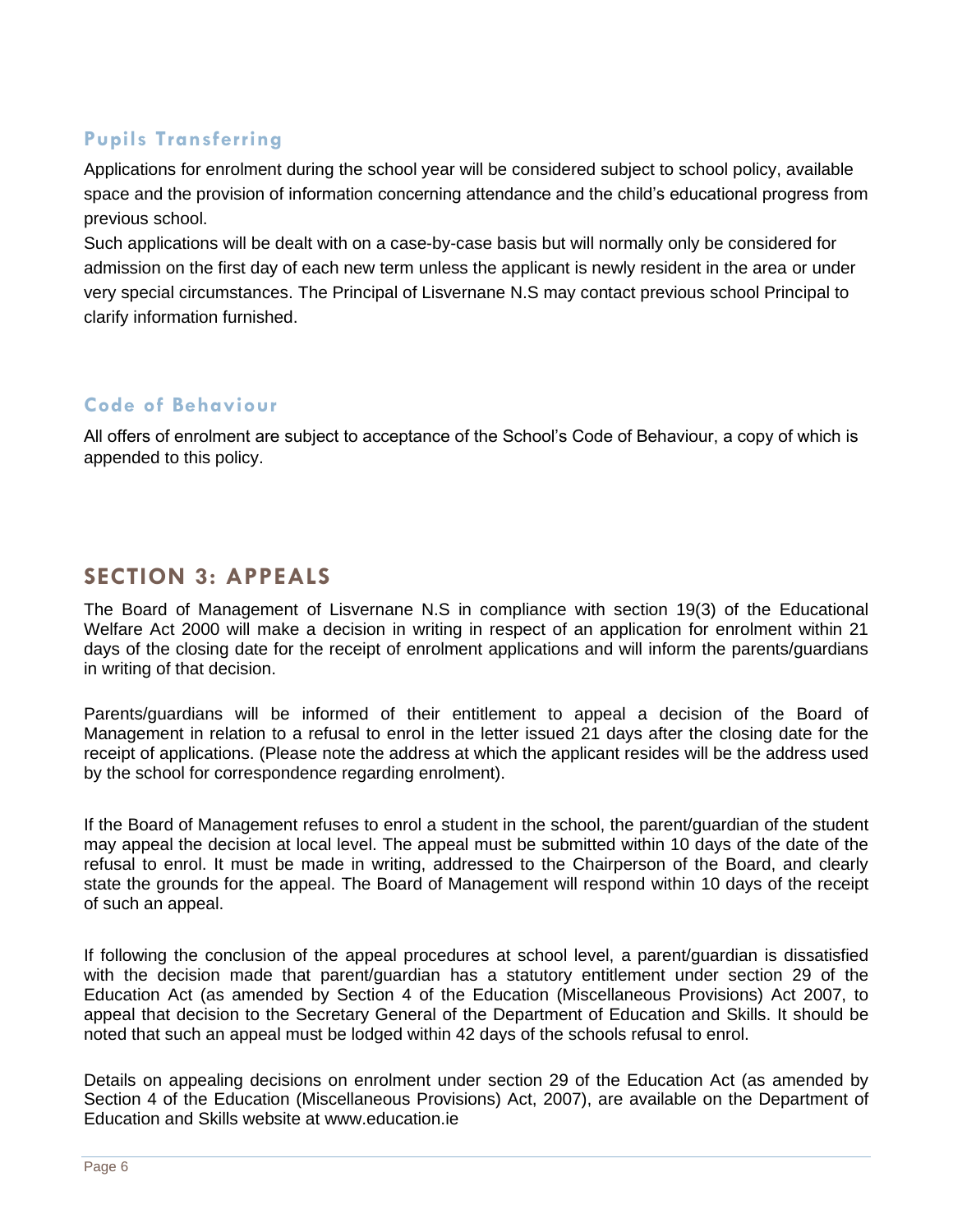# **SECTION 4: EXCEPTIONAL CASES**

The Board of Management of Lisvernane N.S reserves the right to refuse enrolment or, to rescind an offer of enrolment to any child, in exceptional cases. Such an exceptional case could arise where either:

- 1. The child has special needs such that, even with additional resources available from the Department of Education and Skills, the school cannot meet such needs and/or provide the student with an appropriate education, or
- 2. In the opinion of the Board of Management, the student poses an unacceptable risk to other students, to school staff or to school property.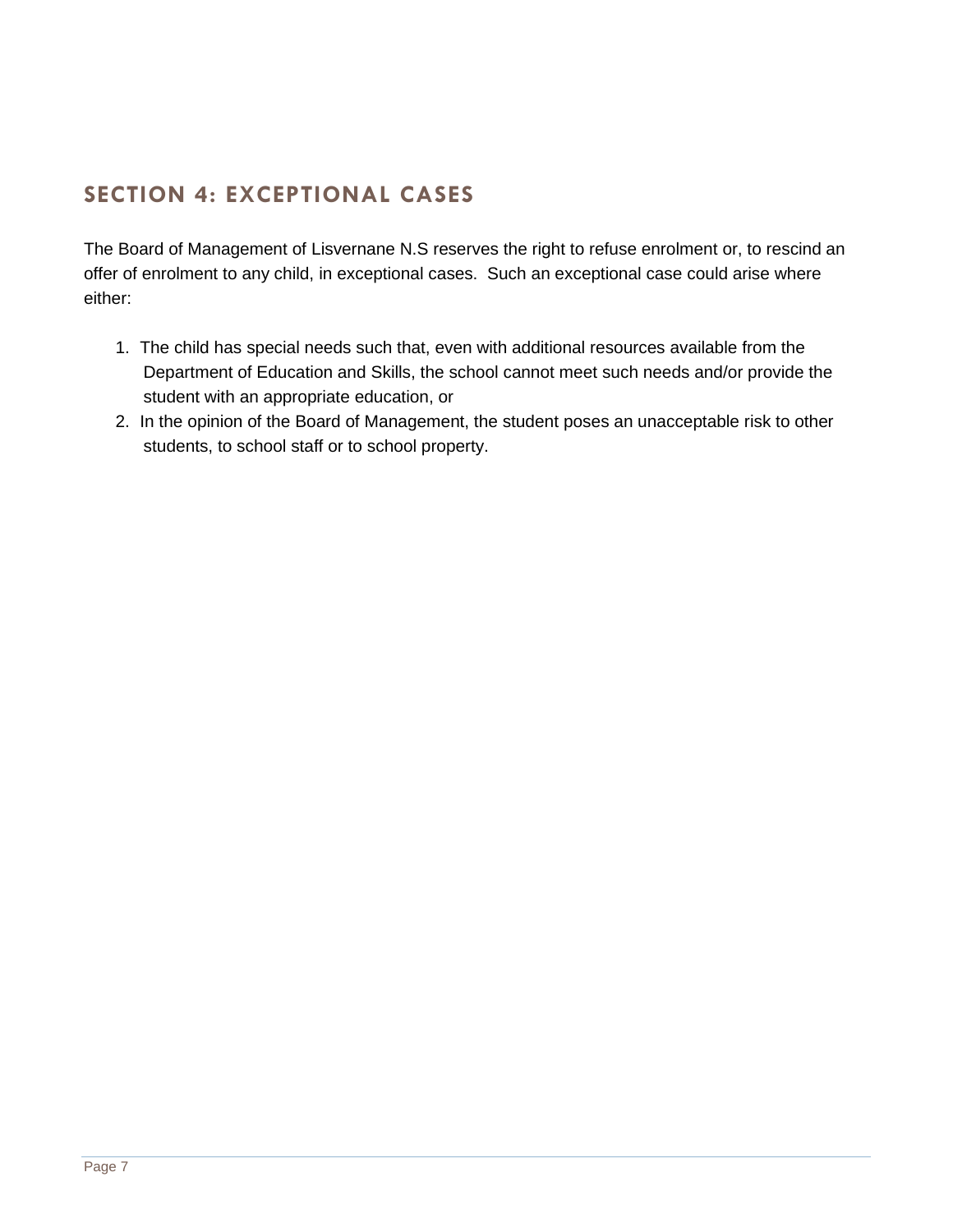|                                                                                                  |                                                                                                                  | <b>Appendix 1</b>                                                                                                     |                                                                                                                       |  |  |
|--------------------------------------------------------------------------------------------------|------------------------------------------------------------------------------------------------------------------|-----------------------------------------------------------------------------------------------------------------------|-----------------------------------------------------------------------------------------------------------------------|--|--|
|                                                                                                  |                                                                                                                  | <b>Enrolment Application Form</b>                                                                                     |                                                                                                                       |  |  |
| Lisvernane N.S. 2018/2019<br><b>OIL NAISIUNT</b><br><b>LIOS FEARNAIN</b><br><b>LIOS FEARNAIN</b> |                                                                                                                  |                                                                                                                       |                                                                                                                       |  |  |
| Pupil's First Name:                                                                              |                                                                                                                  | Surname:                                                                                                              | <u> 1989 - Jan Berlin, margin bir yazar basar basar basar da basar basar basar basar basar basar basar basar basa</u> |  |  |
| Date of Birth:                                                                                   |                                                                                                                  | Gender:                                                                                                               | <u> 1989 - Johann Barn, mars eta inperiodo eta inperiodo eta inperiodo eta inperiodo eta inperiodo eta inperiodo</u>  |  |  |
| Address (at which the applicant resides):                                                        |                                                                                                                  |                                                                                                                       |                                                                                                                       |  |  |
|                                                                                                  |                                                                                                                  |                                                                                                                       |                                                                                                                       |  |  |
|                                                                                                  |                                                                                                                  |                                                                                                                       |                                                                                                                       |  |  |
| <b>Parent(s)/Guardian(s) Details:</b>                                                            |                                                                                                                  |                                                                                                                       |                                                                                                                       |  |  |
|                                                                                                  |                                                                                                                  |                                                                                                                       |                                                                                                                       |  |  |
|                                                                                                  |                                                                                                                  |                                                                                                                       |                                                                                                                       |  |  |
|                                                                                                  |                                                                                                                  |                                                                                                                       |                                                                                                                       |  |  |
|                                                                                                  |                                                                                                                  |                                                                                                                       |                                                                                                                       |  |  |
|                                                                                                  |                                                                                                                  |                                                                                                                       |                                                                                                                       |  |  |
|                                                                                                  |                                                                                                                  |                                                                                                                       |                                                                                                                       |  |  |
| Signature 1:<br><u> 1980 - Jan Barbara, martxa al II-lea (h. 1980).</u>                          |                                                                                                                  |                                                                                                                       |                                                                                                                       |  |  |
| Date:                                                                                            | and the company of the company of the company of the company of the company of the company of the company of the | Date:<br>$\mathbf{a}$ and $\mathbf{a}$ are $\mathbf{a}$ and $\mathbf{a}$ and $\mathbf{a}$ are the set of $\mathbf{a}$ |                                                                                                                       |  |  |

Completed enrolment applications must be returned to Lisvernane N.S., Lisvernane, Aherlow, Co.Tipperary no later than 05th March 2018.